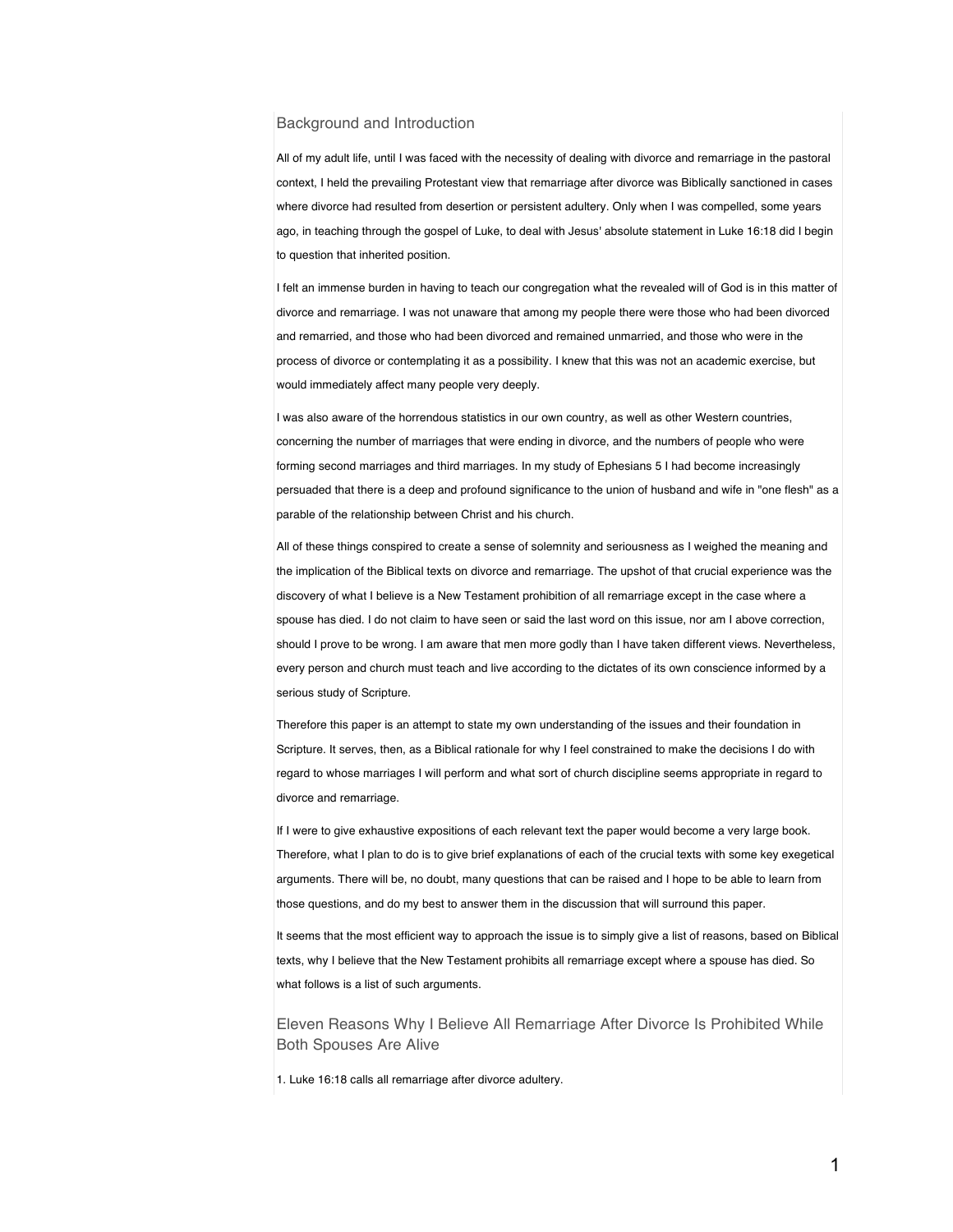Luke 16:18: Everyone who divorces his wife and marries another commits adultery, and he who marries a woman divorced from her husband commits adultery.

1.1 This verse shows that Jesus does not recognize divorce as terminating a marriage in God's sight. The reason a second marriage is called adultery is because the first one is considered to still be valid. So Jesus is taking a stand against the Jewish culture in which all divorce was considered to carry with it the right of remarriage.

1.2 The second half of the verse shows that not merely the divorcing man is guilty of adultery when he remarries, but also any man who marries a divorced woman.

1.3 Since there are no exceptions mentioned in the verse, and since Jesus is clearly rejecting the common cultural conception of divorce as including the right of remarriage, the first readers of this gospel would have been hard-put to argue for any exceptions on the basis that Jesus shared the cultural assumption that divorce for unfaithfulness or desertion freed a spouse for remarriage.

2. Mark 10:11-12 call all remarriage after divorce adultery whether it is the husband or the wife who does the divorcing.

> Mark 10:11-12: And he said to them, 'Whoever divorces his wife and marries another commits adultery against her;  $12$  and if she divorces her husband and marries another, she commits adultery.'

> 2.1 This text repeats the first half of Luke 16:18 but goes farther and says that not only the man who divorces, but also a woman who divorces, and then remarries is committing adultery.

2.2 As in Luke 16:18, there are no exceptions mentioned to this rule.

3. Mark 10:2-9 and Matthew 19:3-8 teach that Jesus rejected the Pharisees' justification of divorce from Deuteronomy 24:1 and reasserted the purpose of God in creation that no human being separate what God has joined together.

> Mark 10:2-9: And some Pharisees came up to Him, testing Him, and began to question Him whether it was lawful for a man to divorce his wife. <sup>3</sup> And He answered and said to them, 'What did Moses command you?' <sup>4</sup> And they said, 'Moses permitted a man to write a certificate of divorce and send her away.<sup>15</sup> But Jesus said to them, 'Because of your hardness of heart he wrote you this commandment. <sup>6</sup> But from the beginning of creation, God made them male and female.  $^7$  For this cause a man shall leave his father and mother, <sup>8</sup> and the two shall become one flesh; consequently they are no longer two, but one flesh. <sup>9</sup> What therefore God has joined together, let no man separate.'

> Matthew 19:3-9: And some Pharisees came to Him, testing Him, and saying, "Is it lawful for a man to divorce his wife for any cause at all?" <sup>4</sup> And He answered and said, "Have you not read, that He who created them from the beginning made them male and female, <sup>5</sup> and said, 'For this cause a man shall leave his father and mother, and shall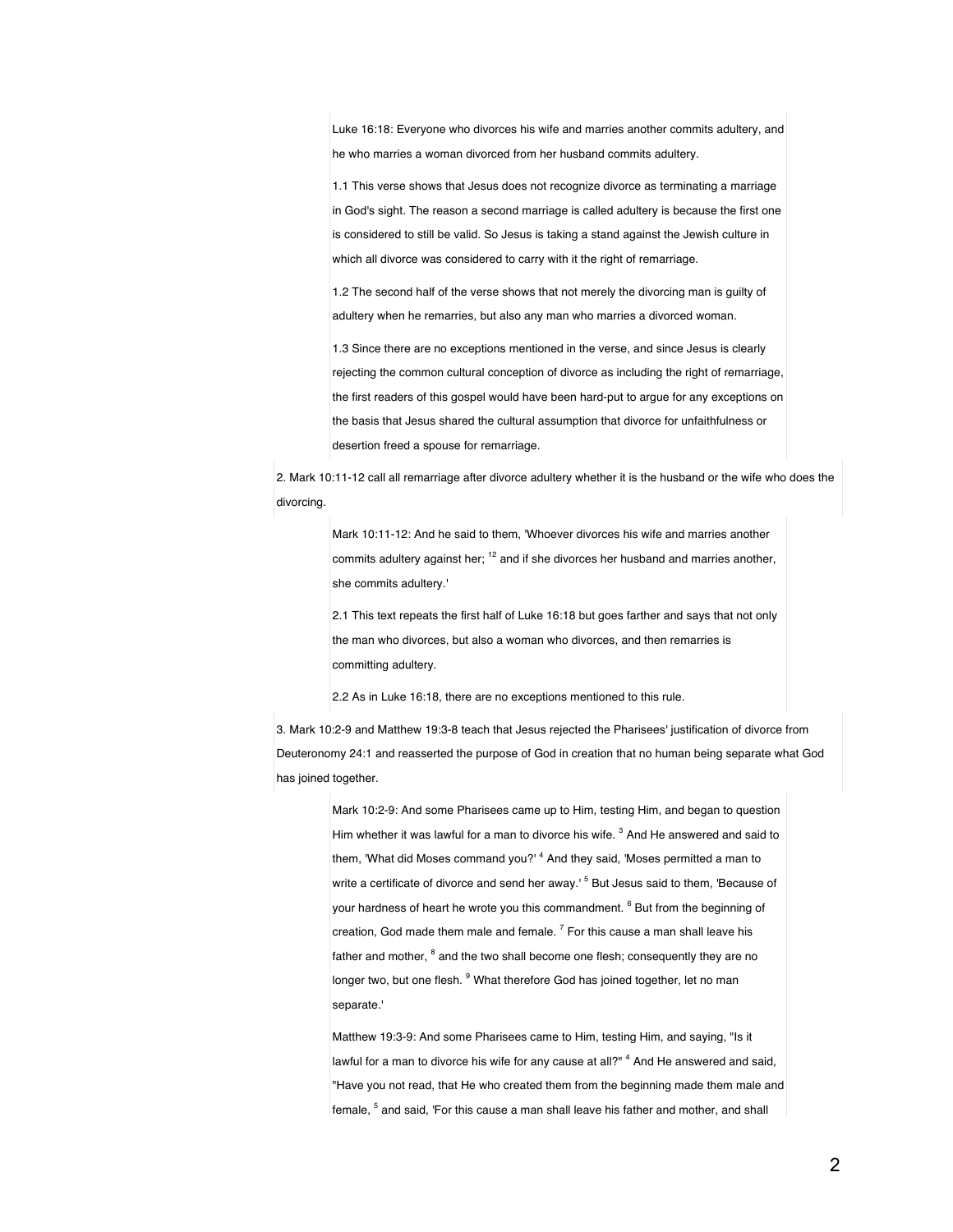cleave to his wife; and the two shall become one flesh'? <sup>6</sup> Consequently they are no more two, but one flesh. What therefore God has joined together, let no man separate."  $7$ They said to Him, "Why then did Moses command to give her a certificate and divorce her?" <sup>8</sup> He said to them, "Because of your hardness of heart, Moses permitted you to divorce your wives; but from the beginning it has not been this way. <sup>9</sup> And I say to you, whoever divorces his wife, except for immorality, and marries another commits adultery."

3.1 In both Matthew and Mark the Pharisees come to Jesus and test him by asking him whether it is lawful for a man to divorce his wife. They evidently have in mind the passage in Deuteronomy 24:1 which simply describes divorce as a fact rather than giving any legislation in favor of it. They wonder how Jesus will take a position with regard to this passage.

3.2 Jesus' answer is, "For your hardness of heart Moses allowed you to divorce your wives" (Mt. 19:8).

3.3 But then Jesus criticizes the Pharisees' failure to recognize in the books of Moses God's deepest and original intention for marriage. So he quotes two passages from Genesis. "God made them male and female. ...For this reason a man shall leave his father and mother and be joined to his wife, and the two shall become one flesh" (Genesis 1:27; 2:24).

3.4 From these passages in Genesis Jesus concludes, "So they are no longer two, but one." And then he makes his climaxing statement, "What therefore God has joined together, let no man put asunder."

3.5 The implication is that Jesus rejects the Pharisees' use of Deuteronomy 24:1 and raises the standard of marriage for his disciples to God's original intention in creation. He says that none of us should try to undo the "one-flesh" relationship which God has united.

3.6 Before we jump to the conclusion that this absolute statement should be qualified in view of the exception clause ("except for unchastity") mentioned in Matthew 19:9, we should seriously entertain the possibility that the exception clause in Matthew 19:9 should be understood in the light of the absolute statement of Matthew 19:6, ("let no man put asunder") especially since the verses that follow this conversation with the Pharisees in Mark 10 do not contain any exception when they condemn remarriage. More on this below.

4. Matthew 5:32 does not teach that remarriage is lawful in some cases. Rather it reaffirms that marriage after divorce is adultery, even for those who have been divorced innocently, and that a man who divorces his wife is guilty of the adultery of her second marriage unless she had already become an adulteress before the divorce.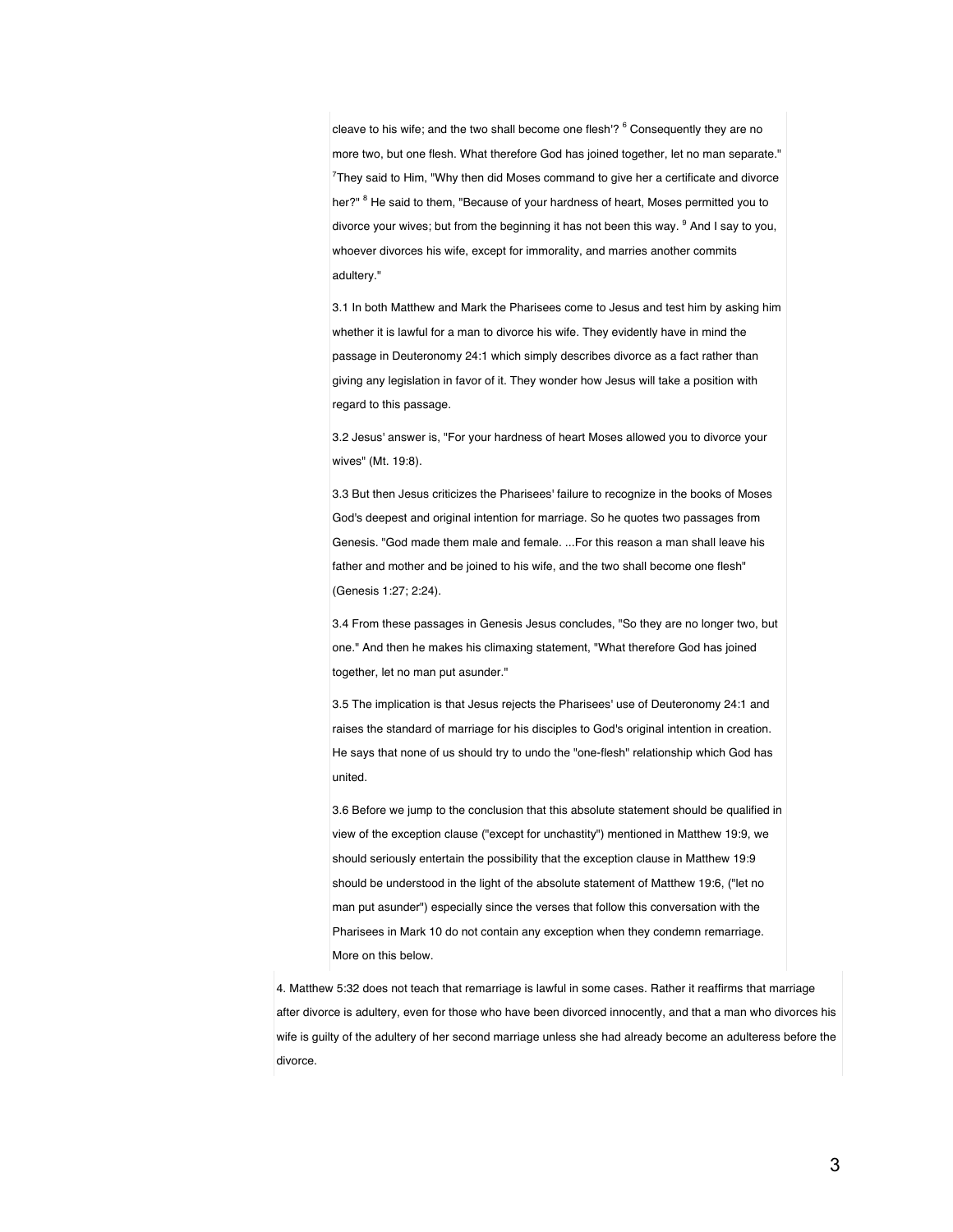Matthew 5:32: But I say to you that everyone who divorces his wife, except on the ground of unchastity, makes her an adulteress; and whoever marries a divorced woman commits adultery.

4.1 Jesus assumes that in most situations in that culture a wife who has been put away by a husband will be drawn into a second marriage. Nevertheless, in spite of these pressures, he calls this second marriage adultery.

4.2 The remarkable thing about the first half of this verse is that it plainly says that the remarriage of a wife who has been innocently put away is nevertheless adultery: "Everyone who divorces his wife, except on the ground of unchastity, makes her (the innocent wife who has not been unchaste) an adulteress." This is a clear statement, it seems to me, that remarriage is wrong not merely when a person is guilty in the process of divorce, but also when a person is innocent. In other words, Jesus' opposition to remarriage seems to be based on the unbreakableness of the marriage bond by anything but death.

4.3 I will save my explanation of the exception clause ("Except on the ground of unchastity") for later in the paper, but for now, it may suffice to say that on the traditional interpretation of the clause, it may simply mean that a man makes his wife an adulteress except in the case where she has made herself one.

4.4 I would assume that since an innocent wife who is divorced commits adultery when she remarries, therefore a guilty wife who remarries after divorce is all the more guilty. If one argues that this guilty woman is free to remarry, while the innocent woman who has been put away is not, just because the guilty woman's adultery has broken the "one flesh" relationship, then one is put in the awkward position of saying to an innocent divorced woman, "If you now commit adultery it will be lawful for you to remarry." This seems wrong for at least two reasons.

> 4.41 It seems to elevate the physical act of sexual intercourse to be the decisive element in marital union and disunion.

4.42 If sexual union with another breaks the marriage bond and legitimizes remarriage, then to say that an innocently divorced wife can't remarry (as Jesus does say) assumes that her divorcing husband is not divorcing to have sexual relations with another. This is a very unlikely assumption. More likely is that Jesus does assume some of these divorcing husbands will have sexual relations with another woman, but still the wives they have divorced may not remarry. Therefore, adultery does not nullify the "one-flesh" relationship of marriage and both the innocent and guilty spouses are prohibited from remarriage in Matthew 5:32.

5. 1 Corinthians 7:10-11 teaches that divorce is wrong but that if it is inevitable the person who divorces should not remarry.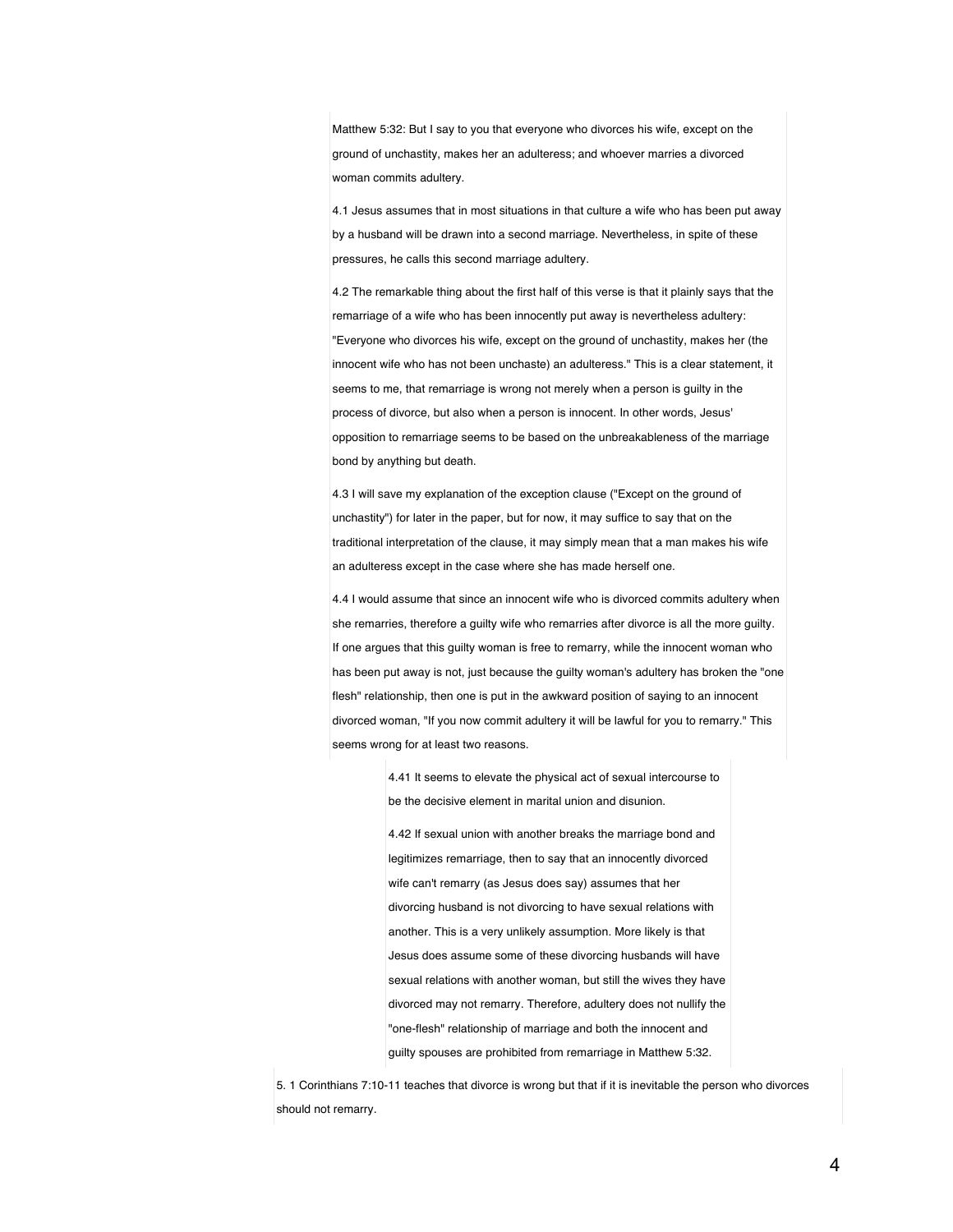1 Corinthians 7:10-11: To the married I give charge, not I but the Lord, that the wife should not separate from her husband  $11$  (but if she does, let her remain single or else be reconciled to her husband)—and that the husband should not divorce his wife.

5.1 When Paul says that this charge is not his but the Lord's, I think he means that he is aware of a specific saying from the historical Jesus which addressed this issue. As a matter of fact, these verses look very much like Mark 10:11-12, because both the wife and the husband are addressed. Also, remarriage seems to be excluded by verse ll the same way it is excluded in Mark 10:11-12.

5.2 Paul seems to be aware that separation will be inevitable in certain cases. Perhaps he has in mind a situation of unrepentant adultery, or desertion, or brutality. But in such a case he says that the person who feels constrained to separate should not seek remarriage but remain single. And he reinforces the authority of this statement by saying he has a word from the Lord. Thus Paul's interpretation of Jesus' sayings is that remarriage should not be pursued.

5.3 As in Luke 16:18 and Mark 10:11-12 and Matthew 5:32, this text does not explicitly entertain the possibility of any exceptions to the prohibition of remarriage.

6. 1 Corinthians 7:39 and Romans 7:1-3 teach that remarriage is legitimate only after the death of a spouse.

1 Corinthians 7:39: A wife is bound to her husband as long as he lives. If the husband dies, she is free to be married to whom she wishes, only in the Lord.

Romans 7:1-3, Do you not know, brethren—for I am speaking to those who know the law-that the law is binding on a person only during his life?  $^2$  Thus a married woman is bound by law to her husband as long as he lives; but if her husband dies she is discharged from the law concerning her husband.  $3$  Accordingly, she will be called an adulteress if she lives with another man while her husband is alive. But if her husband dies she is free from that law, if she marries another man she is not an adulteress.

6.1 Both of these passages (1 Corinthians 7:39; Romans 7:2) say explicitly that a woman is bound to her husband as long as he lives. No exceptions are explicitly mentioned that would suggest she could be free from her husband to remarry on any other basis.

7. Matthew 19:10-12 teaches that special Christian grace is given by God to Christ's disciples to sustain them in singleness when they renounce remarriage according to the law of Christ.

Matthew 19:10-12: The disciples said to him, 'If such is the case of a man with his wife, it is not expedient to marry.<sup>11</sup> But he said to them, 'Not all men can receive this precept, but only those to whom it is given. <sup>12</sup> For there are eunuchs who have been so from birth, and there are eunuchs who have been made eunuchs by men, and there are eunuchs who have made themselves eunuchs for the sake of the kingdom of heaven. He who is able to receive this, let him receive it.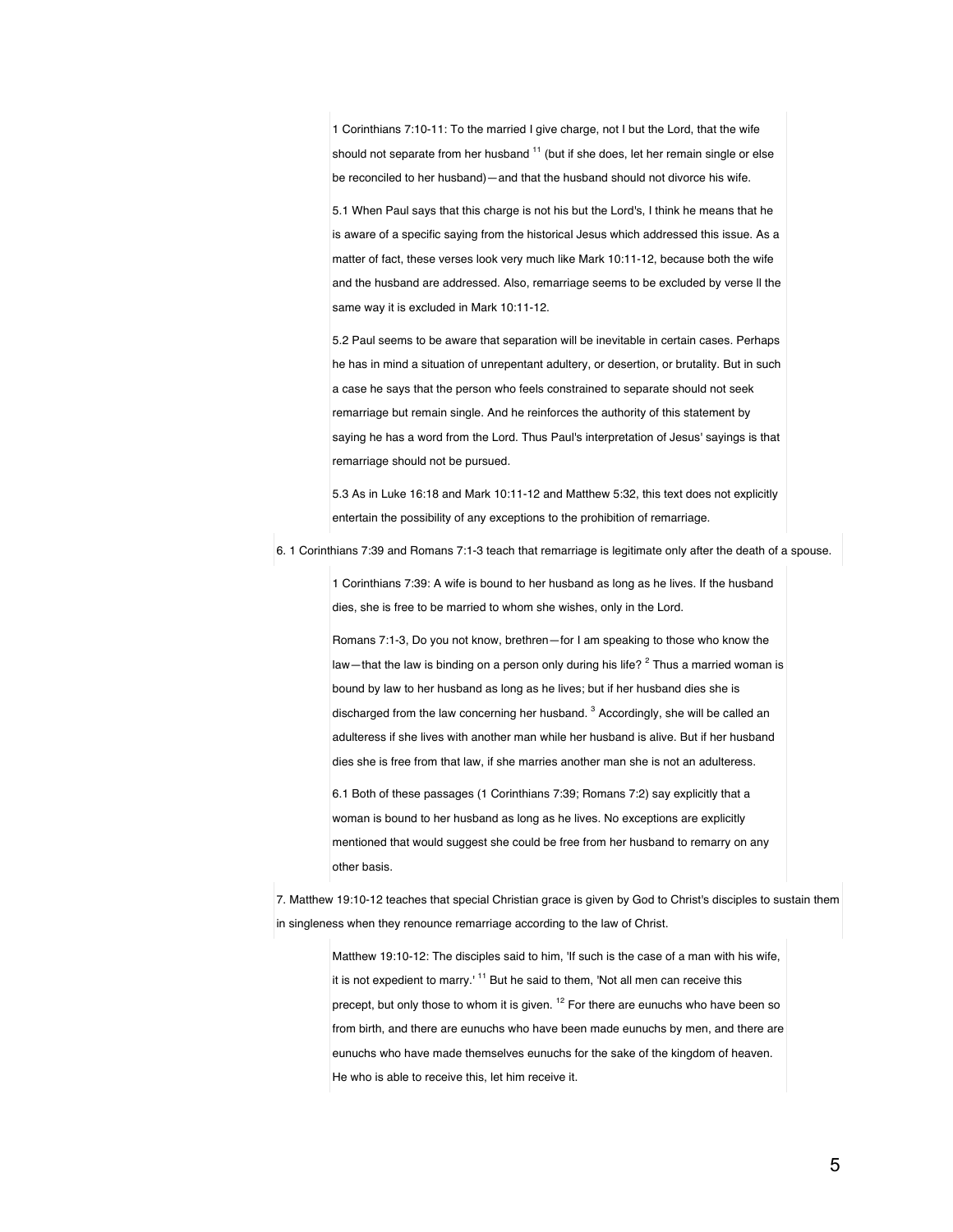7.1 Just preceding this passage in Matthew 19:9 Jesus prohibited all remarriage after divorce. (I will deal with the meaning of "except for immorality" below.) This seemed like an intolerable prohibition to Jesus' disciples: If you close off every possibility of remarriage, then you make marriage so risky that it would be better not to marry, since you might be "trapped" to live as a single person to the rest of your life or you may be "trapped" in a bad marriage.

7.2 Jesus does not deny the tremendous difficulty of his command. Instead, he says in verse ll, that the enablement to fulfill the command not to remarry is a divine gift to his disciples. Verse 12 is an argument that such a life is indeed possible because there are people who for the sake of the kingdom, as well as lower reasons, have dedicated themselves to live a life of singleness.

7.3 Jesus is not saying that some of his disciples have the ability to obey his command not to remarry and some don't. He is saying that the mark of a disciple is that they receive a gift of continence while non-disciples don't. The evidence for this is l) the parallel between Matthew 19:11 and 13:11, 12) the parallel between Matthew 19:12 and 13:9,43; 11:15, and 3) the parallel between Matthew 19:11 and 19:26.

8. Deuteronomy 24:1-4 does not legislate grounds for divorce but teaches that the "one-flesh" relationship established by marriage is not obliterated by divorce or even by remarriage.

> Deuteronomy 24:1-4: When a man takes a wife and marries her, and it happens that she finds no favor in his eyes because he has found some indecency in her, and he writes her a certificate of divorce and puts it in her hand and sends her out from his house, <sup>2</sup> and she leaves his house and goes and becomes another man's wife, <sup>3</sup> and if the latter husband turns against her and writes her a certificate of divorce and puts it in her hand and sends her out of his house, or if the latter husband dies who took her to be his wife, <sup>4</sup> then her former husband who sent her away is not allowed to take her again to be his wife, since she has been defiled; for that is an abomination before the LORD, and you shall not bring sin on the land which the LORD your God gives you as an inheritance.

> 8.1 The remarkable thing about these four verses is that, while divorce is taken for granted, nevertheless the woman who is divorced becomes "defiled" by her remarriage (verse 4). It may well be that when the Pharisees asked Jesus if divorce was legitimate he based his negative answer not only on God's intention expressed in Genesis 1:27 and 2:24, but also on the implication of Deuteronomy 24:4 that remarriage after divorce defiles a person. In other words, there were ample clues in the Mosaic law that the divorce concession was on the basis of the hardness of man's heart and really did not make divorce and remarriage legitimate.

8.2 The prohibition of a wife returning to her first husband even after her second husband dies (because it is an abomination) suggests very strongly that today no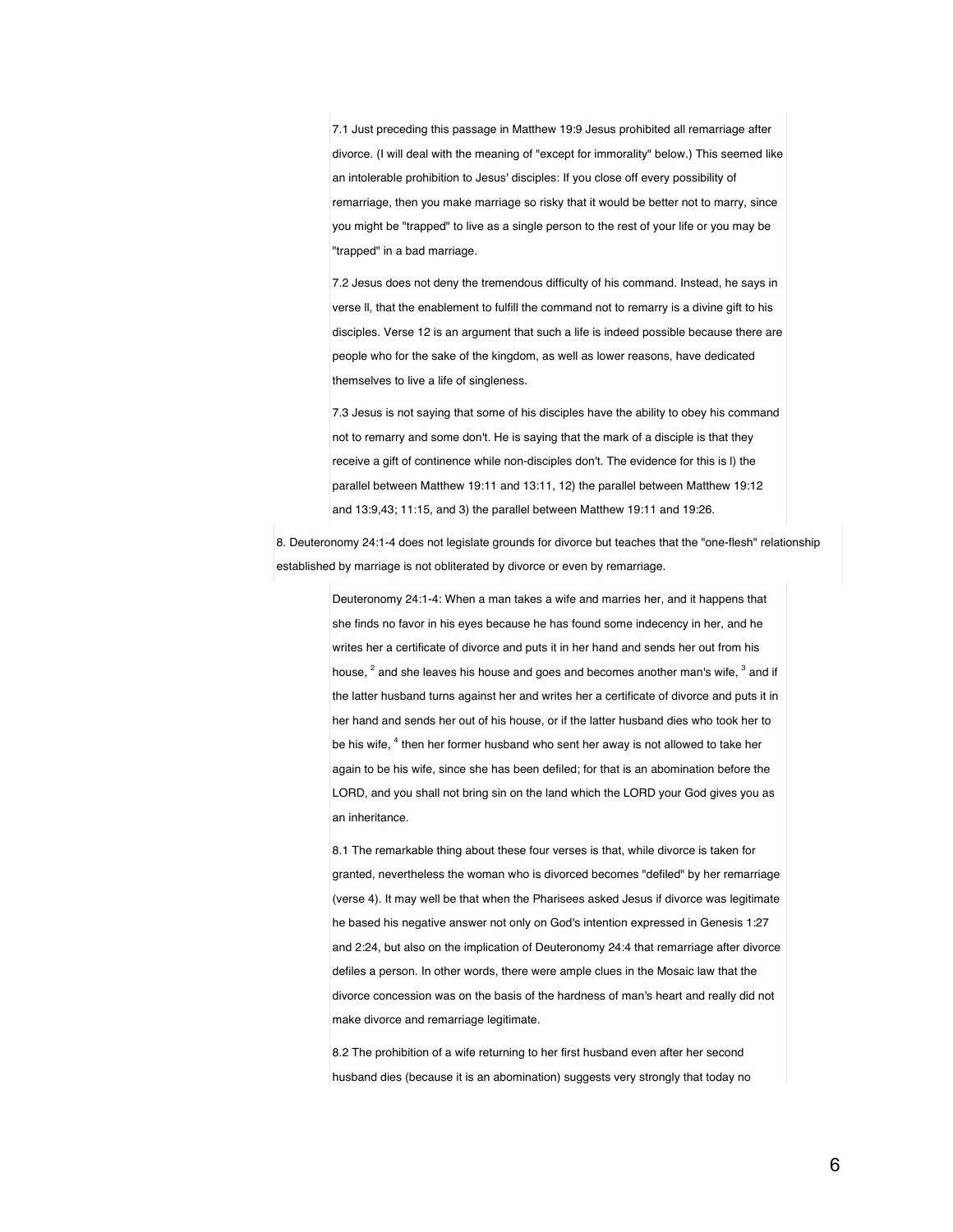second marriage should be broken up in order to restore a first one (for Heth and Wenham's explanation of this see Jesus and Divorce, page 110).

9. 1 Corinthians 7:15 does not mean that when a Christian is deserted by an unbelieving spouse he or she is free to remarry. It means that the Christian is not bound to fight in order to preserve togetherness. Separation is permissible if the unbelieving partner insists on it.

> 1 Corinthians 7:15: If the unbelieving partner desires to separate, let it be so; in such a case the brother or sister is not bound. For God has called us to peace.

> 9.1 There are several reasons why the phrase "is not bound" should not be construed to mean "is free to remarry."

> > 9.11 Marriage is an ordinance of creation binding on all of God's human creatures, irrespective of their faith or lack of faith.

9.12 The word used for "bound" (douloo) in verse 15 is not the same word used in verse 39 where Paul says, "A wife is bound (deo) to her husband as long as he lives." Paul consistently uses deo when speaking of the legal aspect of being bound to one marriage partner (Romans 7:2; l Corinthians 7:39), or to one's betrothed (l Corinthians 7:27). But when he refers to a deserted spouse not being bound in l Corinthians 7:15, he chooses a different word (douloo) which we would expect him to do if he were not giving a deserted spouse the same freedom to remarry that he gives to a spouse whose partner has died (verse 39).

9.13 The last phrase of verse 15 ("God has called us to peace") supports verse 15 best if Paul is saying that a deserted partner is not "bound to make war" on the deserting unbeliever to get him or her to stay. It seems to me that the peace God has called us to is the peace of marital harmony. Therefore, if the unbelieving partner insists on departing, then the believing partner is not bound to live in perpetual conflict with the unbelieving spouse, but is free and innocent in letting him or her go.

9.14 This interpretation also preserves a closer harmony to the intention of verses 10-11, where an inevitable separation does not result in the right of remarriage.

9.15 Verse 16 ("For how do you know, wife, whether you will save your husband? Or how do you know, husband, whether you will save your wife?) is an argument that you can't know, and so should not make the hope of saving them a ground for fighting to make them stay. This supports the understanding of verse 15 as a focus on not being enslaved to stay together, rather than not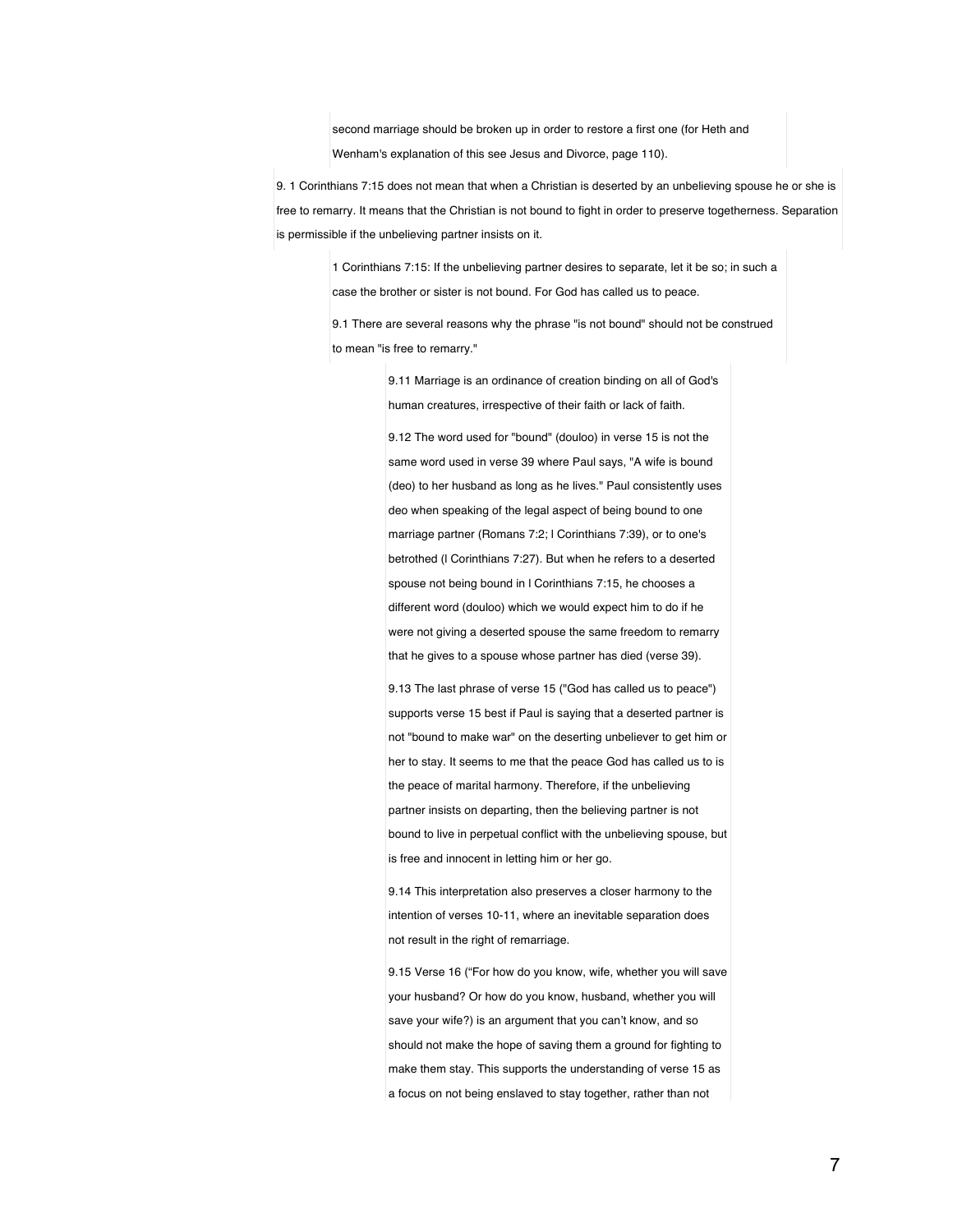being enslaved to say single.

9.16 Paul did not see the single life as a life of slavery and so would not have called the necessity of staying single a state of being enslaved.

10. 1 Corinthians 7:27-28 does not teach the right of divorced persons to remarry. It teaches that betrothed virgins should seriously consider the life of singleness, but do not sin if they marry.

> 1 Corinthians 7:27-28: Are you bound to a wife? Do not seek to be free. Are you free from a wife? Do not seek marriage. <sup>28</sup> But if you marry, you do not sin, and if a virgin marries, she does not sin.

10.1 Recently some people have argued that this passage deals with divorced people because in verse 27 Paul asks, "Are you free (literally: loosed) from a wife?" Some have assumed that he means, "Are you divorced?" Thus he would be saying in verse 28 that it is not sin when divorced people remarry. There are several reasons why this interpretation is most unlikely.

> 10.11 Verse 25 signals that Paul is beginning a new section and dealing with a new issue. He says, "Now concerning the virgins (ton parthenon) I have no command of the Lord, but I give my opinion as one who by the Lord's mercy is trustworthy." He has already dealt with the problem of divorced people in verses 10- 16. Now he takes up a new issue about those who are not yet married, and he signals this by saying, "Now concerning the virgins." Therefore, it is very unlikely that the people referred to in verses 27 and 28 are divorced.

> 10.12 A flat statement that it is not sin for divorced people to be remarried (verse 28) would contradict verse ll, where he said that a woman who has separated from her husband should remain single.

> 10.13 Verse 36 is surely describing the same situation in view in verses 27 and 28, but clearly refers to a couple that is not yet married. "If anyone thinks that he is not behaving properly toward his virgin, if his passions are strong, and it has to be, let him do as he wishes: let them marry—it is no sin." This is the same as verse 28 where Paul says, "But if you marry, you do not sin."

10.14 The reference in verse 27 to being bound to a "wife" may be misleading because it may suggest that the man is already married. But in Greek the word for wife is simply "woman" and may refer to a man's betrothed as well as his spouse. The context dictates that the reference is to a man's betrothed virgin, not to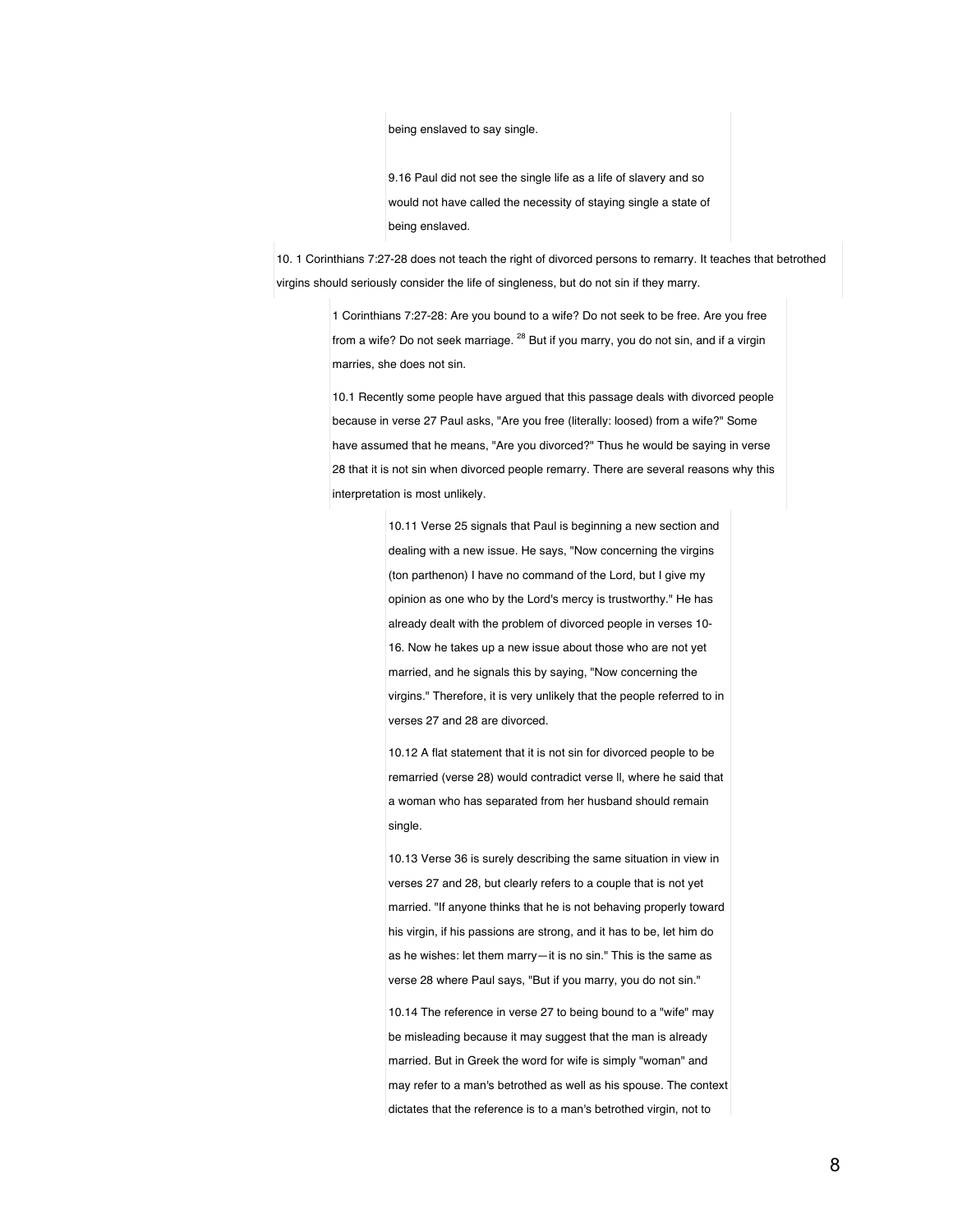his spouse. So "being bound" and "being loosed" have reference to whether a person is betrothed or not.

10.15 It is significant that the verb Paul uses for "loosed" (luo) or "free" is not a word that he uses for divorce. Paul's words for divorce are *chorizo* (verses 10,11,15; cf. Matthew 19:6) and *aphienai* (verses 11,12,13).

11. The exception clause of Matthew 19:9 need not imply that divorce on account of adultery frees a person to be remarried. All the weight of the New Testament evidence given in the preceding ten points is against this view, and there are several ways to make good sense out of this verse so that it does not conflict with the broad teaching of the New Testament that remarriage after divorce is prohibited.

Matthew 19:9: And I say to you: whoever divorces his wife, except for immorality, and marries another, commits adultery.

11.1 Several years ago I taught our congregation in two evening services concerning my understanding of this verse and argued that "except for immorality" did not refer to adultery but to premarital sexual fornication which a man or a woman discovers in the betrothed partner. Since that time I have discovered other people who hold this view and who have given it a much more scholarly exposition than I did. I have also discovered numerous other ways of understanding this verse which also exclude the legitimacy of remarriage. Several of these are summed up in William Heth and Gordon J. Wenham, Jesus and Divorce (Nelson: 1984).

11.2 Here I will simply give a brief summary of my own view of Matthew 19:9 and how I came to it.

I began, first of all, by being troubled that the absolute form of Jesus' denunciation of divorce and remarriage in Mark 10:11,12 and Luke 16:18 is not preserved by Matthew, if in fact his exception clause is a loophole for divorce and remarriage. I was bothered by the simple assumption that so many writers make that Matthew is simply making explicit something that would have been implicitly understood by the hearers of Jesus or the readers of Mark 10 and Luke 16.

Would they really have assumed that the absolute statements included exceptions? I have very strong doubts, and therefore my inclination is to inquire whether or not in fact Matthew's exception clause conforms to the absoluteness of Mark and Luke.

The second thing that began to disturb me was the question, Why does Matthew use the word *porneia* ("except for immorality") instead of the word *moicheia* which means adultery? Almost all commentators seem to make the simple assumption again that *porneia* means adultery in this context. The question nags at me why Matthew would not use the word for adultery, if that is in fact what he meant.

Then I noticed something very interesting. The only other place besides Matthew 5:32 and 19:9 where Matthew uses the word *porneia*is in 15:19 where it is used alongside of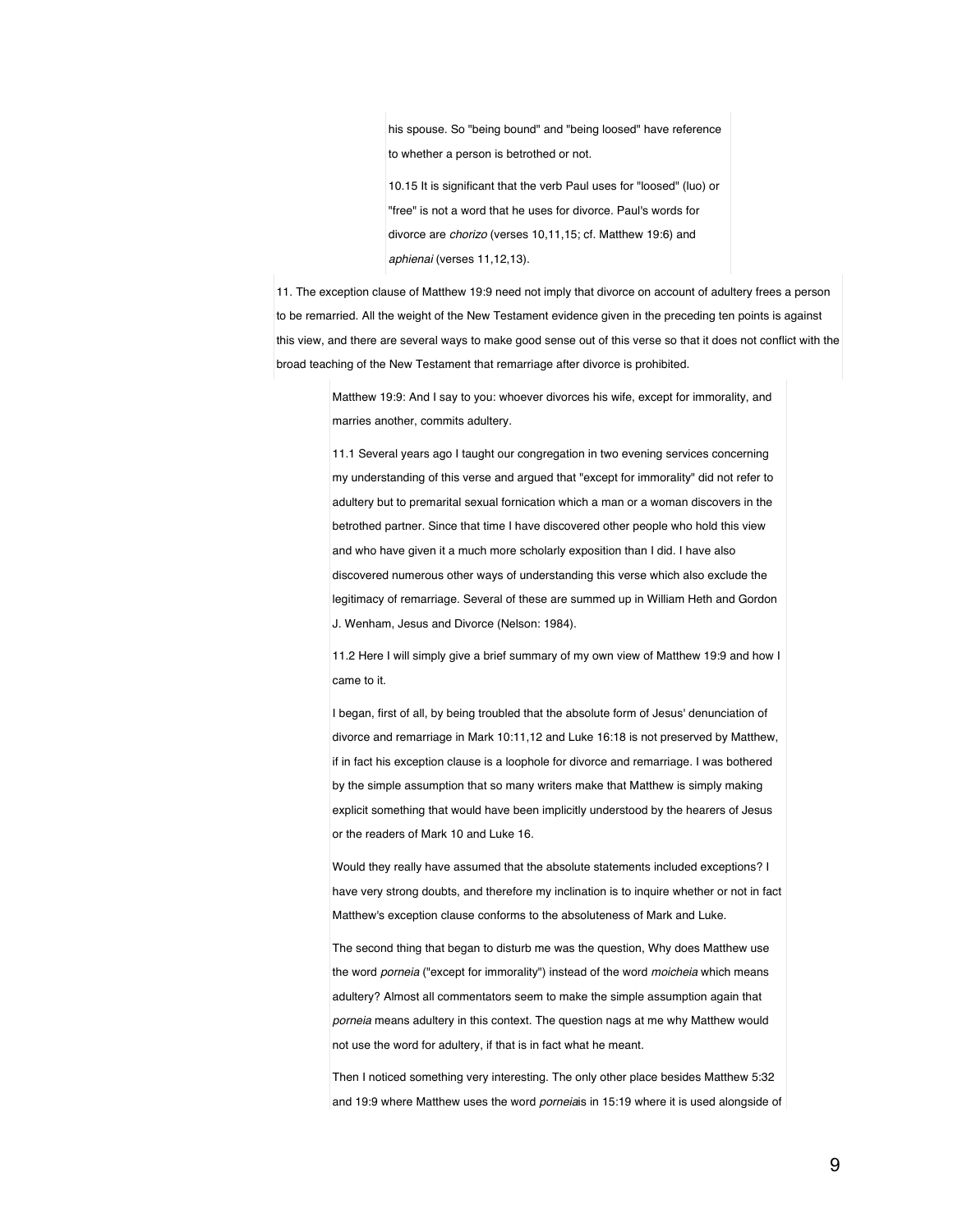*moicheia*. Therefore, the primary contextual evidence for Matthew's usage is that he conceives of *porneia* as something different than adultery. Could this mean, then, that Matthew conceives of *porneia* in its normal sense of fornication or incest (l Corinthians 5:1) rather than adultery?

A. Isaksson agrees with this view of *porneia* and sums up his research much like this on pages 134-5 of Marriage and Ministry:

> Thus we cannot get away from the fact that the distinction between what was to be regarded as porneia and what was to be regarded as moicheia was very strictly maintained in pre-Christian Jewish literature and in the N.T. Porneia may, of course, denote different forms of forbidden sexual relations, but we can find no unequivocal examples of the use of this word to denote a wife's adultery. Under these circumstances we can hardly assume that this word means adultery in the clauses in Matthew. The logia on divorce are worded as a paragraph of the law, intended to be obeyed by the members of the Church. Under these circumstances it is inconceivable that in a text of this nature the writer would not have maintained a clear distinction between what was unchastity and what was adultery: moicheia and not porneia was used to describe the wife's adultery. From the philological point of view there are accordingly very strong arguments against this interpretation of the clauses as permitting divorce in the case in which the wife was guilty of adultery.

The next clue in my search for an explanation came when I stumbled upon the use of porneia in John 8:41 where Jewish leaders indirectly accuse Jesus of being born of *porneia*. In other words, since they don't accept the virgin birth, they assume that Mary had committed fornication and Jesus was the result of this act. On the basis of that clue I went back to study Matthew's record of Jesus' birth in Matthew 1:18-20. This was extremely enlightening.

In these verses Joseph and Mary are referred to as husband (*aner*) and wife (*gunaika*). Yet they are described as only being betrothed to each other. This is probably owing to the fact that the words for husband and wife are simply man and woman and to the fact that betrothal was a much more significant commitment then than engagement is today. In verse 19 Joseph resolves "to divorce" Mary. The word for divorce is the same as the word in Matthew 5:32 and 19:9. But most important of all, Matthew says that Joseph was "just" in making the decision to divorce Mary, presumably on account of her *porneia*, fornication.

Therefore, as Matthew proceeded to construct the narrative of his gospel, he finds himself in chapter 5 and then later in chapter 19 needing to prohibit all remarriage after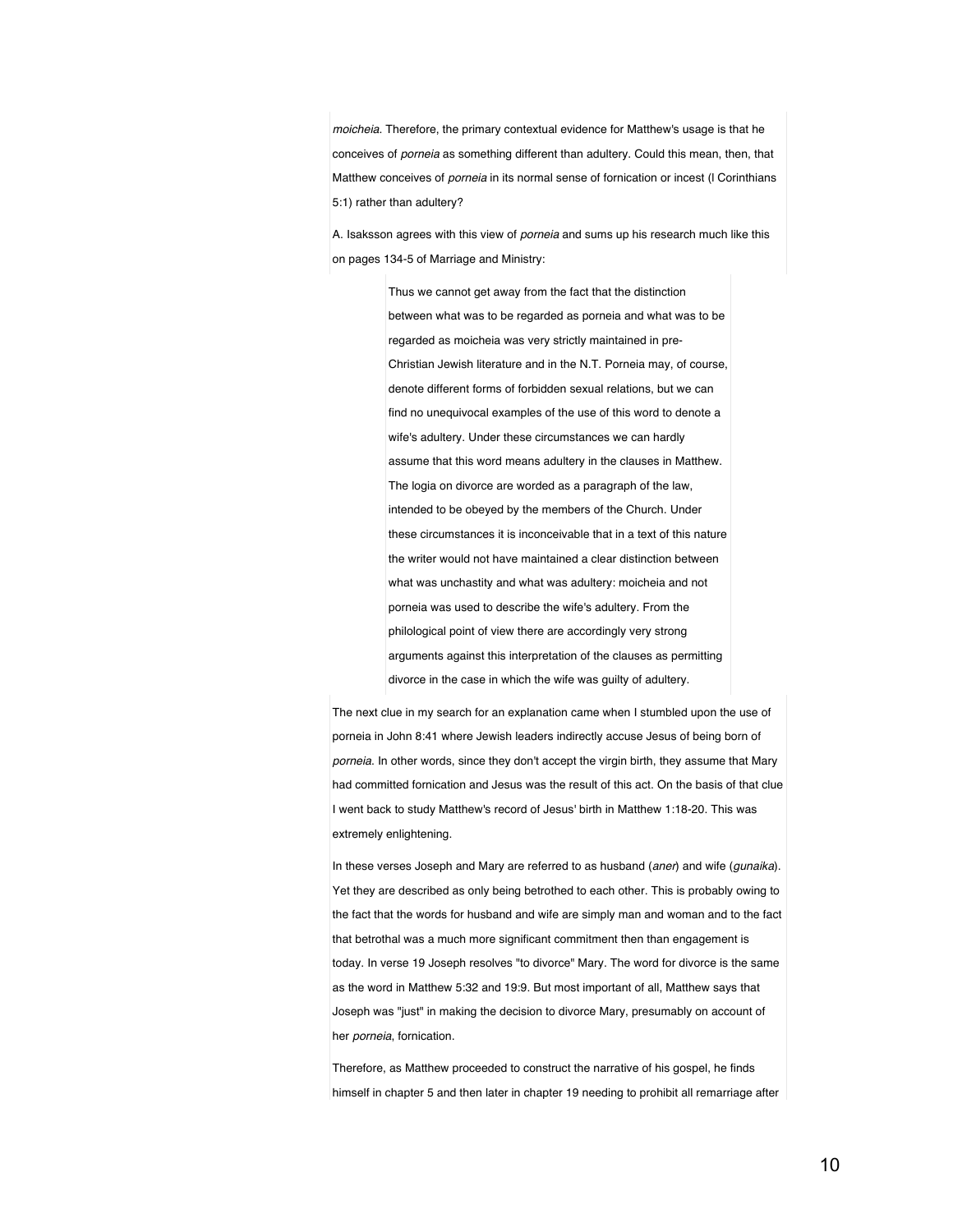divorce (as taught by Jesus) and yet to allow for "divorces" like the one Joseph contemplated toward his betrothed whom he thought guilty of fornication (*porneia*). Therefore, Matthew includes the exception clause in particular to exonerate Joseph, but also in general to show that the kind of "divorce" that one might pursue during a betrothal on account of fornication is not included in Jesus' absolute prohibition.

A common objection to this interpretation is that both in Matthew 19:3-8 and in Matthew 5:31-32 the issue Jesus is responding to is marriage not betrothal. The point is pressed that "except for fornication" is irrelevant to the context of marriage.

My answer is that this irrelevancy is just the point Matthew wants to make. We may take it for granted that the breakup of an engaged couple over fornication is not an evil "divorce" and does not prohibit remarriage. But we cannot assume that Matthew's readers would take this for granted.

Even in Matthew 5:32, where it seems pointless for us to exclude "the case of fornication" (since we can't see how a betrothed virgin could be "made an adulteress" in any case), it may not be pointless for Matthew's readers. For that matter, it may not be pointless for any readers: if Jesus had said, "Every man who divorces his woman makes her an adulteress," a reader could legitimately ask: "Then was Joseph about to make Mary an adulteress?" We may say this question is not reasonable since we think you can't make unmarried women adulteresses. But it certainly is not meaningless or, perhaps for some readers, pointless, for Matthew to make explicit the obvious exclusion of the case of fornication during betrothal.

This interpretation of the exception clause has several advantages:

- 1. It does not force Matthew to contradict the plain, absolute meaning of Mark and Luke and the whole range of New Testament teaching set forth above in sections 1-10, including Matthew's own absolute teaching in 19:3-8
- 2. It provides an explanation for why the word *porneia* is used in Matthew's exception clause instead of *moicheia*
- 3. It squares with Matthew's own use of porneia for fornication in Matthew 15:19
- 4. It fits the demands of Matthew's wider context concerning Joseph's contemplated divorce.

Since I first wrote this exposition of Matthew 19:9 I have discovered a chapter on this view in Heth and Wenham, Jesus and Divorce and a scholarly defense of it by A. Isaksson, Marriage and Ministry in the New Temple (1965).

## Conclusions and Applications

In the New Testament the question about remarriage after divorce is not determined by: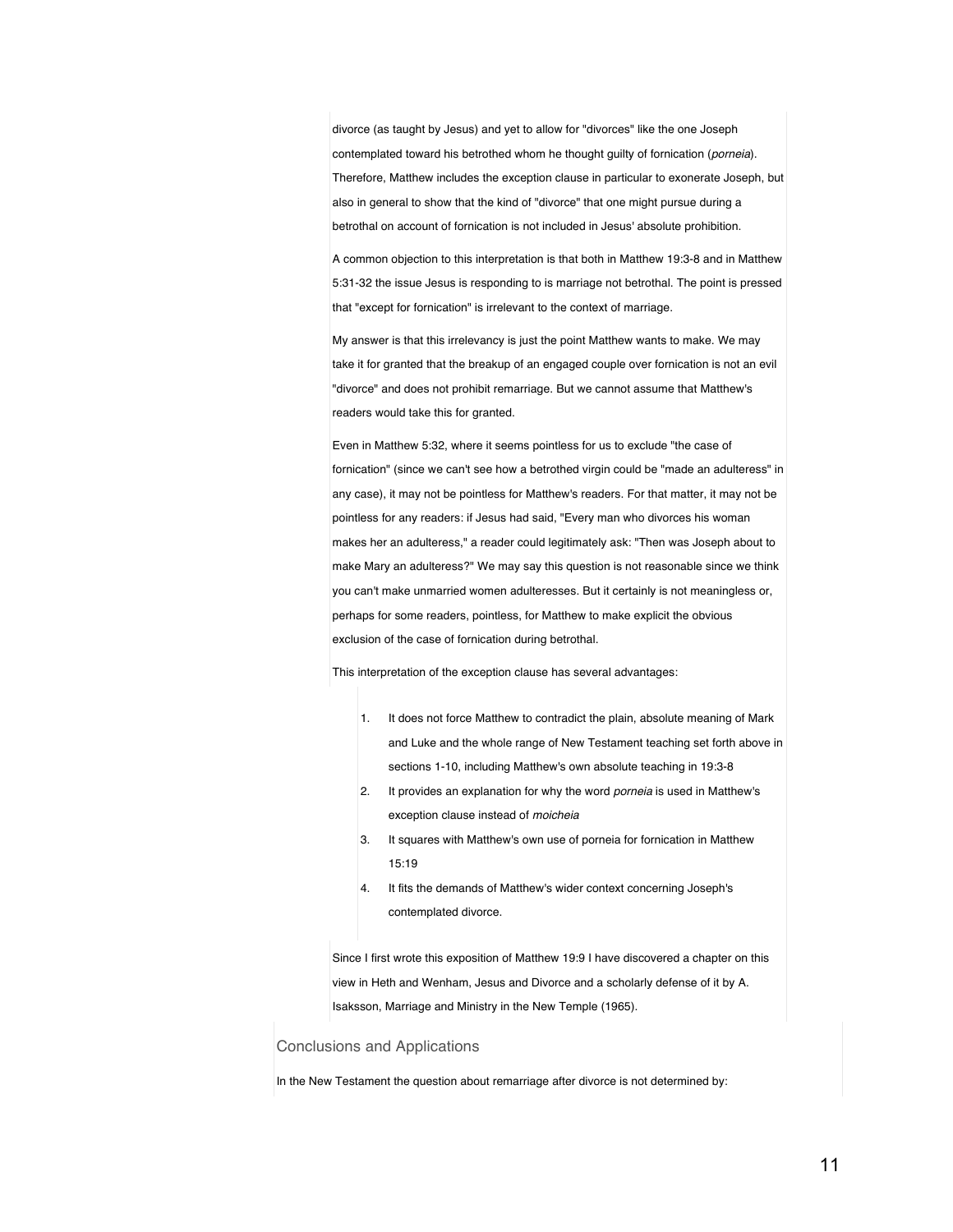- 1. The guilt or innocence of either spouse,
- 2. Nor by whether either spouse is a believer or not,
- 3. Nor by whether the divorce happened before or after either spouse's conversion,
- 4. Nor by the ease or difficulty of living as a single parent for the rest of life on earth,
- 5. Nor by whether there is adultery or desertion involved,
- 6. Nor by the on-going reality of the hardness of the human heart,
- 7. Nor by the cultural permissiveness of the surrounding society.

Rather it is determined by the fact that:

- 1. Marriage is a "one-flesh" relationship of divine establishment and extraordinary significance in the eyes of God (Genesis 2:24; Matthew 19:5; Mark 10:8),
- 2. Only God, not man, can end this one-flesh relationship (Matthew 19:6; Mark 10:9—this is why remarriage is called adultery by Jesus: he assumes that the first marriage is still binding, Matthew 5:32; Luke 16:18; Mark 10:11),
- 3. God ends the one-flesh relationship of marriage only through the death of one of the spouses (Romans 7:1-3; 1 Corinthians 7:39),
- 4. The grace and power of God are promised and sufficient to enable a trusting, divorced Christian to be single all this earthly life if necessary (Matthew 19:10-12,26; 1 Corinthians 10:13),
- 5. Temporal frustrations and disadvantages are much to be preferred over the disobedience of remarriage, and will yield deep and lasting joy both in this life and the life to come (Matthew 5:29- 30).

Those who are already remarried:

- 1. Should acknowledge that the choice to remarry and the act of entering a second marriage was sin, and confess it as such and seek forgiveness
- 2. Should not attempt to return to the first partner after entering a second union (see 8.2 above)
- 3. Should not separate and live as single people thinking that this would result in less sin because all their sexual relations are acts of adultery. The Bible does not give prescriptions for this particular case, but it does treat second marriages as having significant standing in God's eyes. That is, there were promises made and there has been a union formed. It should not have been formed, but it was. It is not to be taken lightly. Promises are to be kept, and the union is to be sanctified to God. While not the ideal state, staying in a second marriage is God's will for a couple and their ongoing relations should not be looked on as adulterous.

## © Desiring God

**Permissions:** You are permitted and encouraged to reproduce and distribute this material in any format provided that you do not alter the wording in any way and do not charge a fee beyond the cost of reproduction. For web